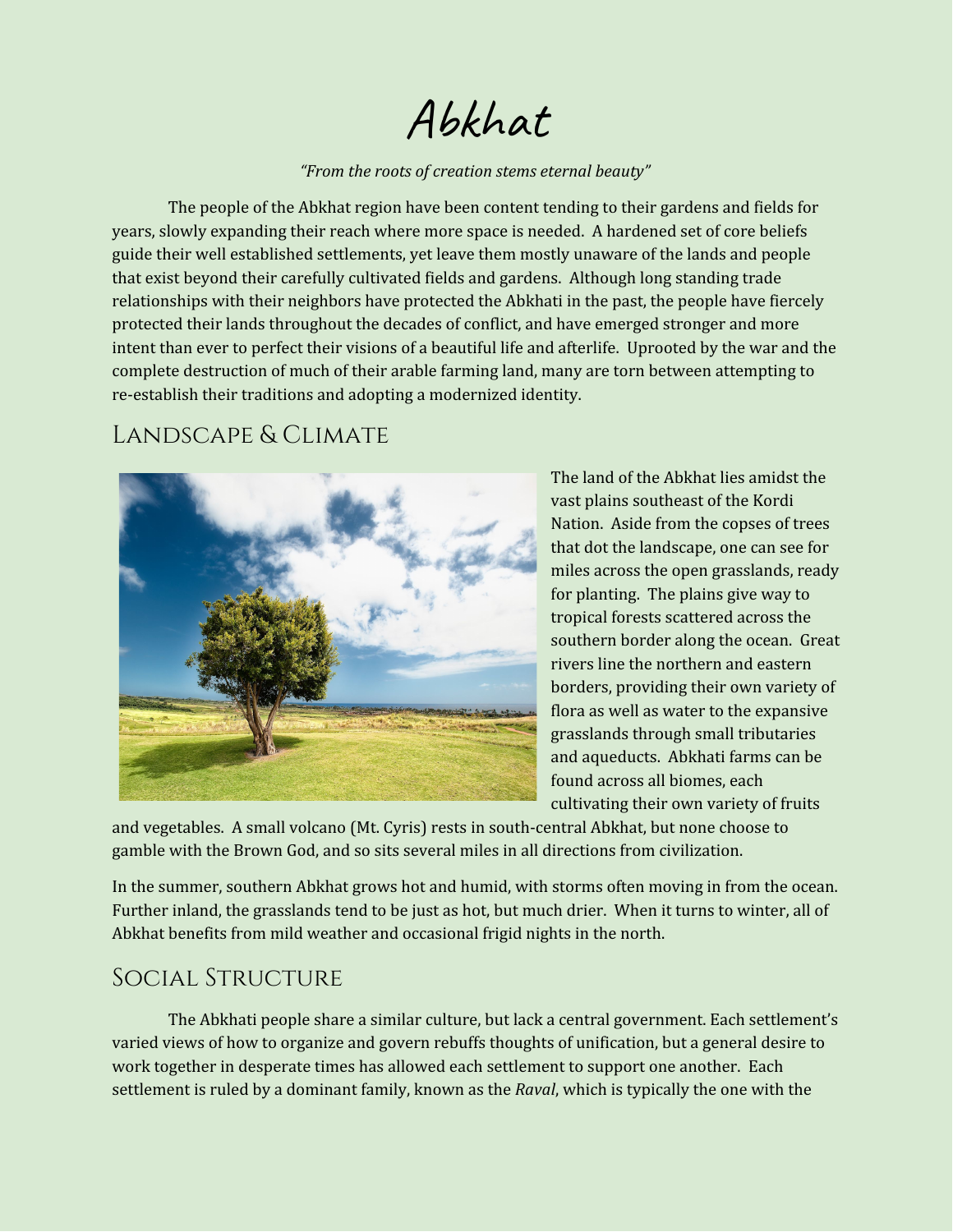most land and/or the one of the oldest in the area. The Raval dictates crop rotations, tracks surplus food storage, and oversees land disputes between smaller families. If a farm wants to trade with another settlement or nation, the Raval offers assistance in correspondence and setting the terms. If the ruling family cannot sustain their lands or dies out, their excess land will be sold or redistributed to families who can support them, and the next family with the most land will take charge. Alternatively, if a Raval neglects their duties or shows gross incompetence, a vote of no confidence with supermajority amongst the families in the settlement can unseat them. Their authority and half of their lands will be seized and redistributed, and the next largest land-holding family will assume authority.

Together, the Ravals of each settlement maintain a courier network and trade routes. As most Abkhati tend to stay within their own village, couriers are the prime source of news across the nation. In times of need, they are the first to rush for aid from neighboring settlements, whether for defense from and attacking nation or relief from natural disasters. It is a job unwanted by most, but appreciated by all.

When the land around a settlement becomes too crowded, a group of families may decide to move to a new area and start their own village. There, one of the original families will take up the responsibilities of the ruling family. New villages typically require assistance from an established city to build and get on their feet, and most who strike out on their own tend to fail. If a village grows unruly, the ruling families from surrounding settlements may gather in a central location to discuss courses of action, but such gatherings are extremely rare.

There is no distinguished hierarchy in a community outside of the ruling family, but more successful farms are revered, and hold the responsibility of organizing holiday celebrations. Wealthier families may oversee a collection of farms and collaborate with the ruling family. Smaller families will only have one or two farms, or have a small plot of land and work for one of the larger families. Small families commonly share excess food with each other, and are quicker to help each other during planting and harvest as needed.

The border of Abkhati influence is marked by the two rivers that run along the north and east, as there is no central organization who can track other borders and protect them. Only a handful of farms stretch past the opposite side of the rivers, and are slower to receive support the further they stretch from other settlements.

#### Naming Conventions

Abkhati names are loosely inspired by Arabic and Egyptian names. Given names are chosen to represent an individual's personality or physical traits, while surnames are based upon their place of birth. As Abkhat has several distinct regions, surnames commonly include geographical features of the area, produce relevant to the family's occupation, or both. If an Abkhati does decide to move, it is a personal choice to keep their surname for recognition and a symbol of the choice to move, or change it to reflect their new home and dedication to their environment.

Example: Jabari (meaning brave one) Riverfern (lives by a swath of climbing fern along the river)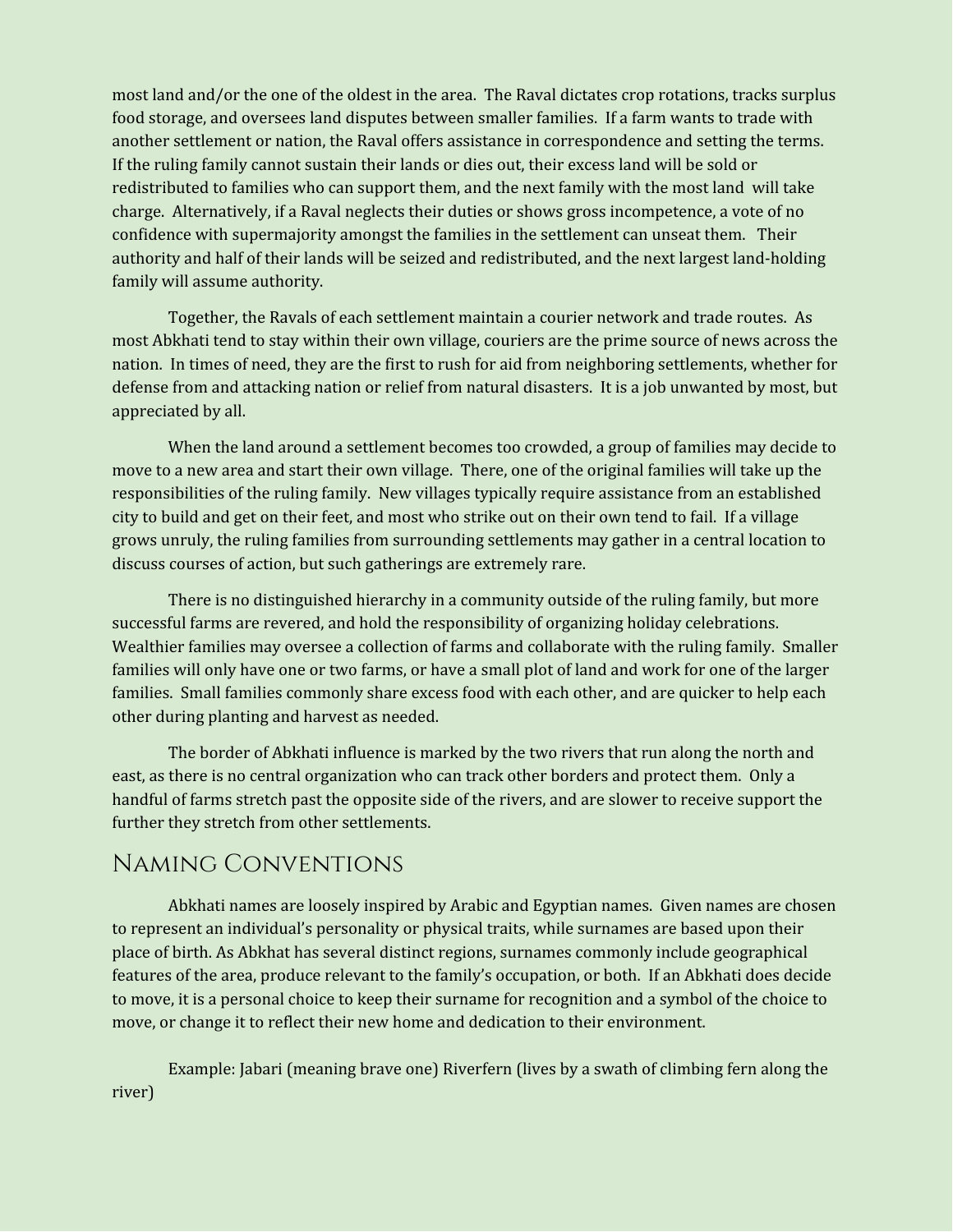## Religion

The Abkhati believe that humanity should be grateful and care for the realm provided to them by the Gods. They focus primarily on the Brown and White Gods, knowing that in order to best take care of the world around them, they must also take care of themselves. They thank Brown for the rain to grow their crops, and White for the strength to till the soil. This stewardship of the land resulted in their advanced agriculture, and the Abkhati are eager to share their knowledge with others.

They also believe the Ephemeral realm is immortalized in the Eternal realm. Most Abkhati try to stay in one place and cultivate their surrounding environment so that when they pass on, their home and surroundings are as serene as possible for eternity. Disorderly homes and gardens are seen as disregard for the Gods, and a token of bad luck. An Abkhat family may move once if the surrounding area becomes too crowded, but it is a seldom occurrence. All households have personal gardens, and liven up the home with colorful tapestries and other furnishings. They especially value the work from other nations, taking great interest in what others have done with the Gods' gifts.

# **CLOTHING**

- The Abkhat dress to stay cool while working in the sun and fields. Most people tend to wear a plain colored and loose-fitting linen or cotton tunic as their base later, with sleeves that can easily be rolled up or tied at the elbow. Some choose to wear long-fitting robes as their base layer, but either piece is typically accompanied loose, billowy pants. The layers are typically belted, and can easily add or subtract layers to match the temperature. In the winter, Abkhat don lined caftans or similar thigh-length coats, with or without sleeves.
- The most identifiable piece of clothing owned is a wide-brimmed hat for protection from the sun. Each hat is unique and fashioned with a variety of materials, colors and patterns. Many families have a recognizable pattern that members build upon, and others may choose to share some other defining trait. Some will make their own, while other Abkhati will commission a hatter.
- Most Abkhati wear some form of jewelry, and include one or two pieces from other nations if it can be afforded. Wealthier families can afford brightly colored linens and complex patterns, and more jewelry if it could be afforded.

# **CUSTOMS**

● The Abkhati value diligence and reverence above all else, and the two are closely tied. Maintaining one's crops and surrounding environment shows appreciation to the Gods, and is a year-round task. Those with fields will plant winter crops, and rotate fields to improve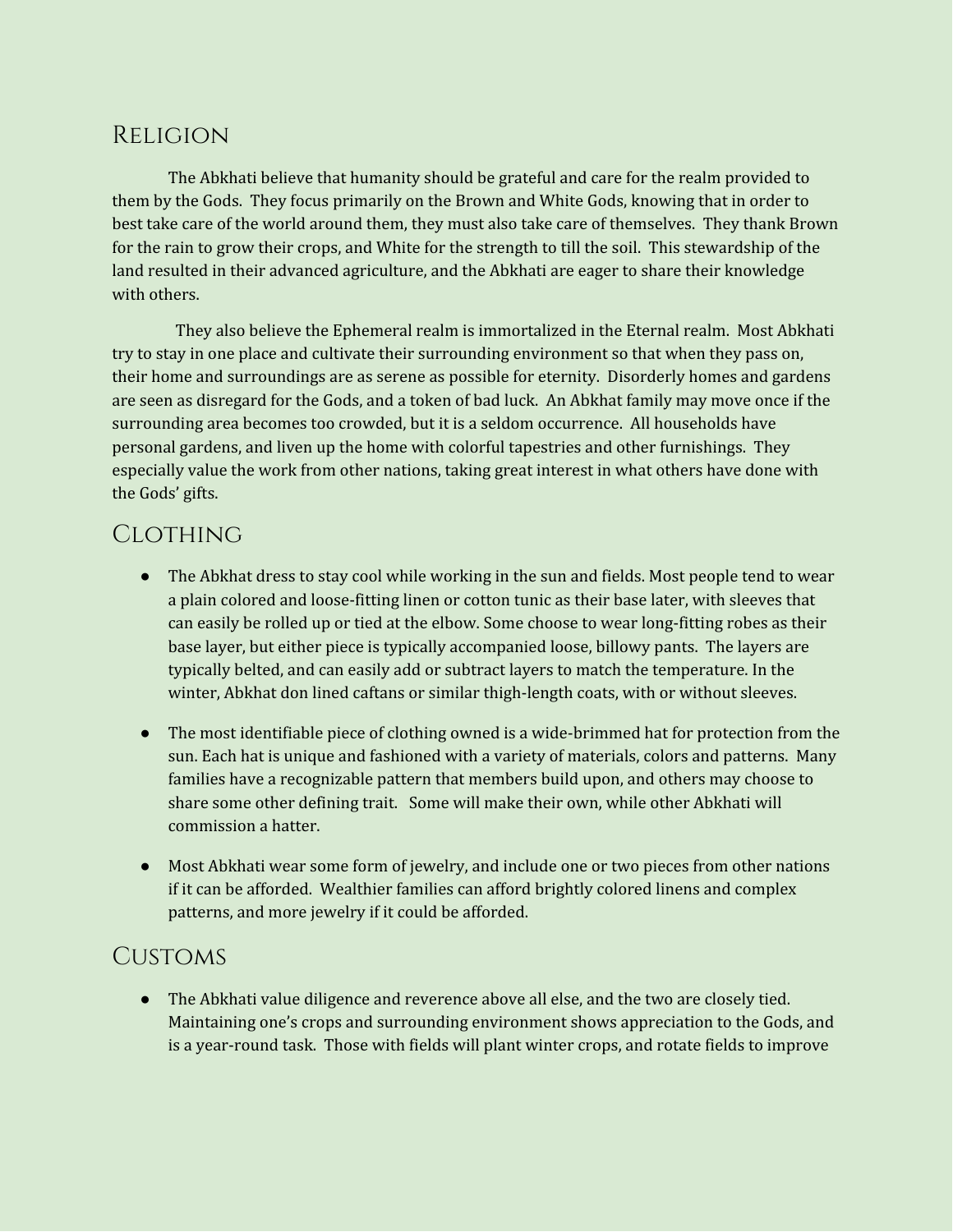soil quality. Willful negligence is not tolerated, as it may welcome disease, harm the environment, and treats the Gods with disregard.

- Most Abkhati have their own personal garden they tend to in their spare time, usually filled with local flowers and a few from outside their area. Even at an early age, children are given a bonsai tree to care for by their bedside.
- As Abkhat settlements tend to be near bodies of water for irrigation, most consume fish as their main source of meat. Further inland, farms may have some livestock in addition to their crops. The Abkhati have plenty of space for ingredients to make a wide range of alcohol, and typically enjoy some fruit wine with dinner.
- Different geographical sections of Abkhat focus on different products. Southern Abkhat focuses on citrus, while central specializes in other fruits and vegetables, and the river regions in herbalism products.
- Throughout the farms, orchards, and even amongst gardens, Abkhati erect tents for breaks from the midday sun. They bring food, water, and sometimes alcohol with them in the morning to store in the tent for lunch or breaks. If the skies are clear, the tents can be left up, and keep rugs or cushions under them.
- Many Abkhati do not farm year-round as their profession, but all are called together at planting and harvest times. Abkhat has its own share of smiths, hunters, tinkerers, and other crafters, but all will set aside their trade for a few weeks during these peak seasons.
- With an abundance of papyrus grown along the rivers, the Abkhat have taken to keeping records of their trade, as well as a deep appreciation for art. They also enjoy a wide variety of card games, which are easily picked up during work breaks.
- Through similar landholding ideals as the Kordi, some Abkhati families have earned landed status within the Kordi nation. While an Abkhati family may slowly garner lands and influence amongst the Kordi, they stay out of the blood feuds and the destruction it brings. Some Kordi have mixed opinions towards these families for trying to avoid their politics, while others look to the Abkhati as mediators before starting a blood feud.

# Holidays

- **Creation Day** (2nd Weekend of Thawing): The Abkhati hold a festival after planting crops in the spring in order to celebrate the creation of the Ephemeral Realm and it's many wonders. There are cooking and crafting competitions, as well as the giving of small gifts to friends and family.
- **The Endless Bounty** (3rd Week of Reaping): In the Fall, a festival is also held after the harvest to celebrate the continued support of the Gods. This festival focuses more on the body, and includes physical contests and large feasts utilizing the crops that cannot be stored for the winter.